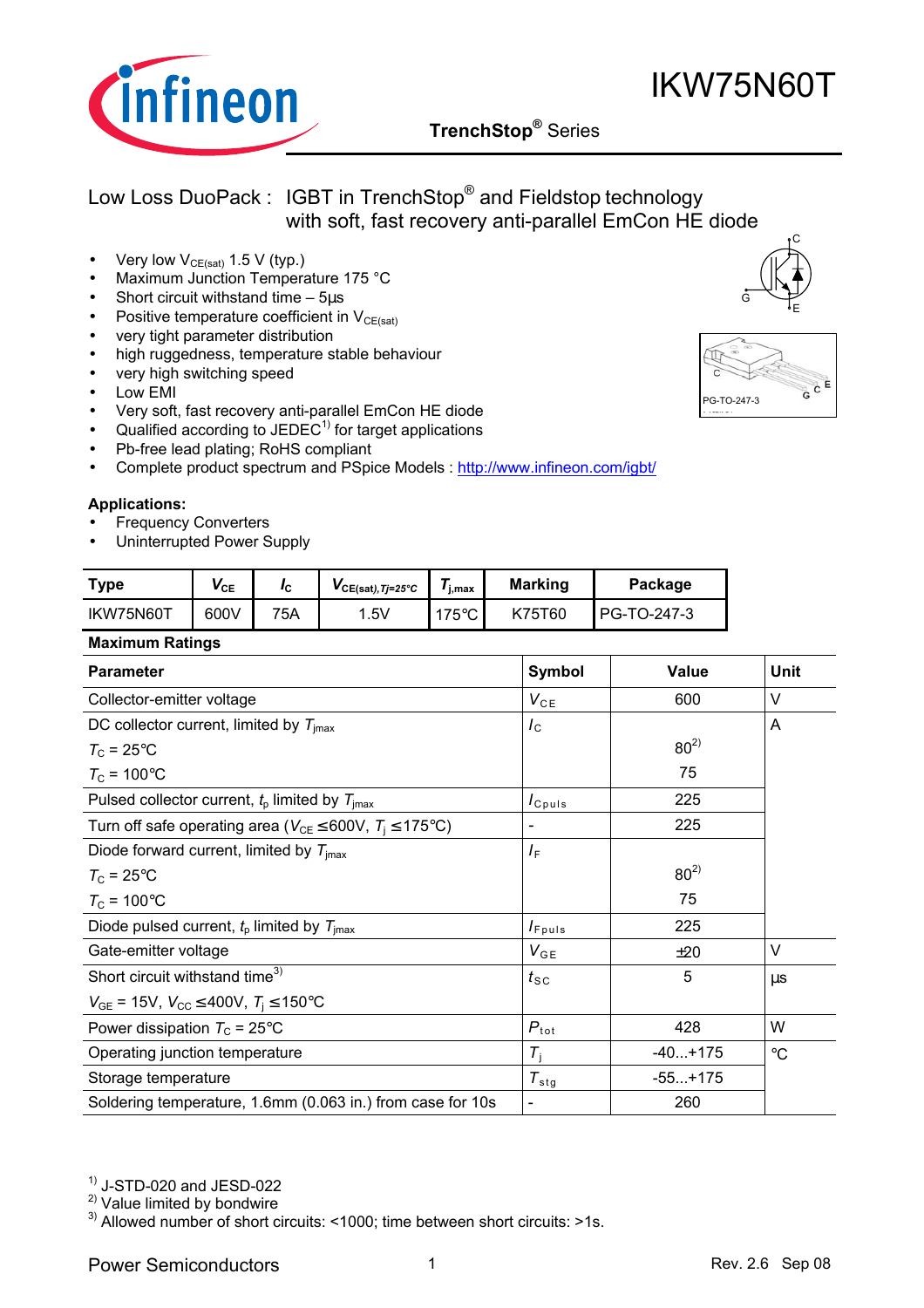

#### **Thermal Resistance**

| <b>Parameter</b>          | Symbol          | <b>Conditions</b> | Max. Value | Unit |
|---------------------------|-----------------|-------------------|------------|------|
| <b>Characteristic</b>     |                 |                   |            |      |
| IGBT thermal resistance,  | $R_{thJC}$      |                   | 0.35       | K/W  |
| junction - case           |                 |                   |            |      |
| Diode thermal resistance, | $R_{\rm thJCD}$ |                   | 0.6        |      |
| junction - case           |                 |                   |            |      |
| Thermal resistance,       | $R_{thJA}$      |                   | 40         |      |
| junction - ambient        |                 |                   |            |      |

#### **Electrical Characteristic,** at  $T_j$  = 25 °C, unless otherwise specified

|                                      |                  |                                    | <b>Value</b> |                              |      |             |
|--------------------------------------|------------------|------------------------------------|--------------|------------------------------|------|-------------|
| <b>Parameter</b>                     | Symbol           | <b>Conditions</b>                  |              | Typ.                         | max. | <b>Unit</b> |
| <b>Static Characteristic</b>         |                  |                                    |              |                              |      |             |
| Collector-emitter breakdown voltage  | $V_{(BR)CES}$    | $V_{GE} = 0V$ , $I_C = 0.2mA$      | 600          | $\blacksquare$               |      | V           |
| Collector-emitter saturation voltage | $V_{CE(sat)}$    | $V_{GE}$ = 15V, $I_C$ =75A         |              |                              |      |             |
|                                      |                  | $T_i = 25^{\circ}$ C               |              | 1.5                          | 2.0  |             |
|                                      |                  | $T_i = 175$ °C                     |              | 1.9                          |      |             |
| Diode forward voltage                | $V_{\rm F}$      | $V_{GE} = 0V$ , $I_F = 75A$        |              |                              |      |             |
|                                      |                  | $T_i = 25^{\circ}$ C               |              | 1.65                         | 2.0  |             |
|                                      |                  | $T_i = 175$ °C                     |              | 1.6                          |      |             |
| Gate-emitter threshold voltage       | $V_{GE(th)}$     | $I_c = 1.2$ mA, $V_{ce} = V_{GE}$  | 4.1          | 4.9                          | 5.7  |             |
| Zero gate voltage collector current  | $I_{\text{CES}}$ | $V_{CE} = 600V$ ,<br>$V_{GE} = 0V$ |              |                              |      | μA          |
|                                      |                  | $T_i = 25^{\circ}C$                |              |                              | 40   |             |
|                                      |                  | $T_i = 175$ °C                     |              | $\qquad \qquad \blacksquare$ | 1000 |             |
| Gate-emitter leakage current         | $I_{\text{GES}}$ | $V_{CE} = 0V, V_{GE} = 20V$        |              |                              | 100  | nA          |
| Transconductance                     | $g_{fs}$         | $V_{CE} = 20V$ , $I_C = 75A$       |              | 41                           |      | S           |
| Integrated gate resistor             | $R_{Gint}$       |                                    |              |                              |      | Ω           |

### **Dynamic Characteristic**

| Input capacitance                             | $C_{iss}$         | $V_{CE} = 25V$ ,                                                                    | 4620 | pF |
|-----------------------------------------------|-------------------|-------------------------------------------------------------------------------------|------|----|
| Output capacitance                            | $C_{\text{oss}}$  | $V_{GE} = 0V$ ,                                                                     | 288  |    |
| Reverse transfer capacitance                  | $C_{rss}$         | $f = 1$ MHz                                                                         | 137  |    |
| Gate charge                                   | $Q_{\text{Gate}}$ | $V_{\text{cc}}$ =480V, $I_{\text{c}}$ =75A                                          | 470  | nС |
|                                               |                   | $V_{GE}$ =15V                                                                       |      |    |
| Internal emitter inductance                   | $L_{\rm F}$       |                                                                                     | 13   | nH |
| measured 5mm (0.197 in.) from case            |                   |                                                                                     |      |    |
| Short circuit collector current <sup>1)</sup> | $I_{C(SC)}$       | $V_{GE}$ =15V, $t_{SC}$ ≤5µs<br>$V_{\text{CC}} = 400V,$<br>$T_i \leq 150^{\circ}$ C | 690  | A  |

 $1)$  Allowed number of short circuits: <1000; time between short circuits: >1s.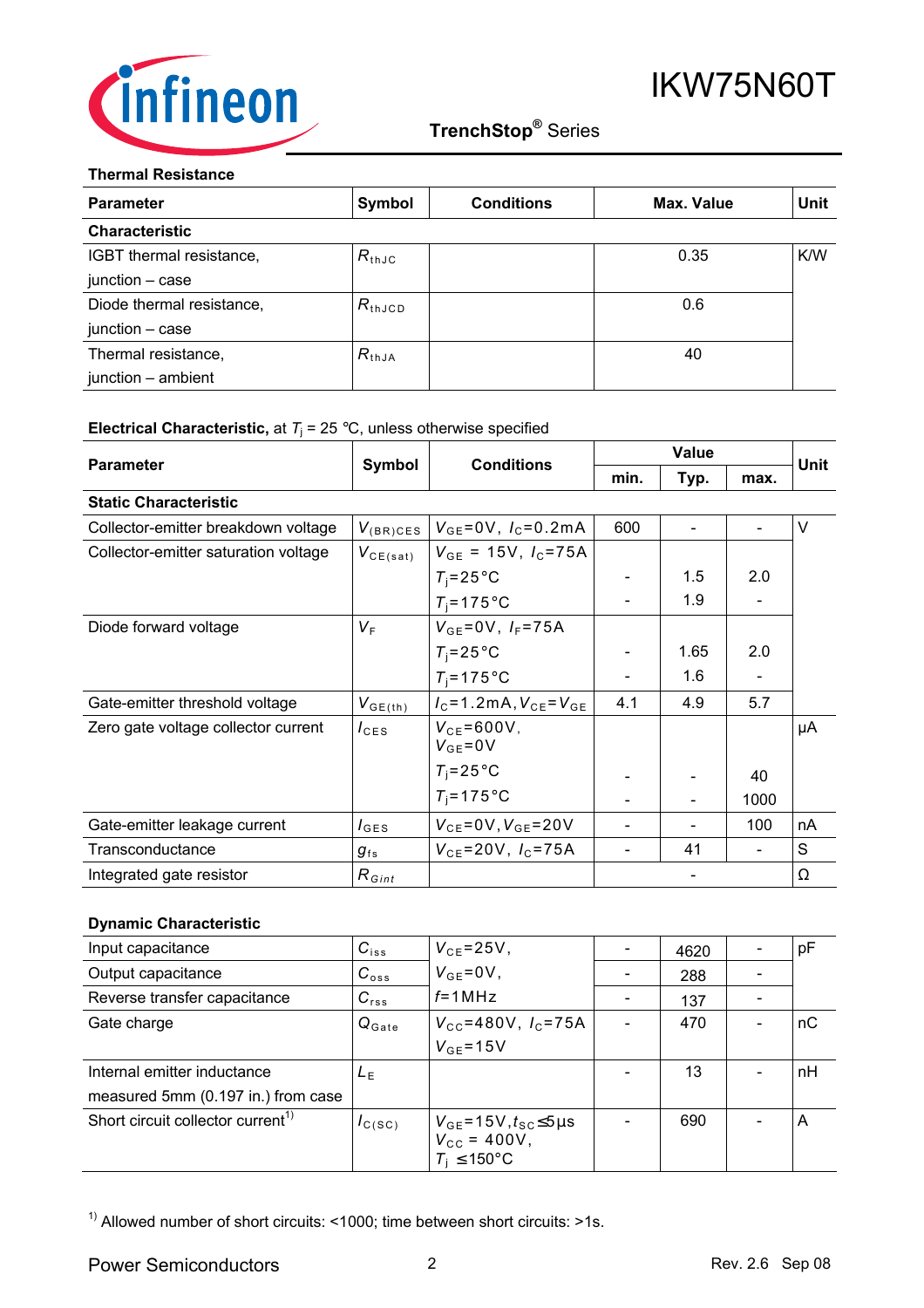

## **TrenchStop®** Series q

#### **Switching Characteristic, Inductive Load,** at *T*<sup>j</sup> =25 °C

|                                                                    |                          | <b>Conditions</b>                           | <b>Value</b> |      |      | Unit      |
|--------------------------------------------------------------------|--------------------------|---------------------------------------------|--------------|------|------|-----------|
| <b>Parameter</b>                                                   | Symbol                   |                                             | min.         | typ. | max. |           |
| <b>IGBT Characteristic</b>                                         |                          |                                             |              |      |      |           |
| Turn-on delay time                                                 | $t_{\text{\tiny d(0n)}}$ | $T_i = 25^{\circ}C$ ,                       |              | 33   |      | ns        |
| Rise time                                                          | $t_{\rm r}$              | $V_{\text{cc}}$ =400V, $I_{\text{c}}$ =75A, |              | 36   |      |           |
| Turn-off delay time                                                | $t_{\sf d(\sf off)}$     | $V_{GE} = 0/15V,$<br>$R_G = 5\Omega$ ,      |              | 330  |      |           |
| Fall time                                                          | $t_{\rm f}$              | $L_{\sigma}^{1}$ = 100nH,                   |              | 35   |      |           |
| Turn-on energy                                                     | $E_{\text{on}}$          | $C_{\sigma}^{1}$ =39pF                      |              | 2.0  |      | mJ        |
| Turn-off energy                                                    | $E_{\text{off}}$         | Energy losses include<br>"tail" and diode   |              | 2.5  |      |           |
| Total switching energy                                             | $E_{\text{ts}}$          | reverse recovery.                           |              | 4.5  |      |           |
| <b>Anti-Parallel Diode Characteristic</b>                          |                          |                                             |              |      |      |           |
| Diode reverse recovery time                                        | $t_{\rm rr}$             | $T_i = 25^{\circ}$ C,                       |              | 121  |      | ns        |
| Diode reverse recovery charge                                      | $Q_{rr}$                 | $V_R = 400V$ , $I_F = 75A$ ,                |              | 2.4  |      | μC        |
| Diode peak reverse recovery current                                | $I_{\rm rrm}$            | $di_F/dt = 1460A/\mu s$                     |              | 38.5 |      | A         |
| Diode peak rate of fall of reverse<br>recovery current during $tb$ | $di_{rr}/dt$             |                                             |              | 921  |      | $A/\mu s$ |

#### **Switching Characteristic, Inductive Load,** at *T*<sup>j</sup> =175 °C

|                                                                    |                      | <b>Conditions</b>                                                 |      | <b>Value</b> |      |           |
|--------------------------------------------------------------------|----------------------|-------------------------------------------------------------------|------|--------------|------|-----------|
| <b>Parameter</b>                                                   | Symbol               |                                                                   | min. | typ.         | max. | Unit      |
| <b>IGBT Characteristic</b>                                         |                      |                                                                   |      |              |      |           |
| Turn-on delay time                                                 | $t_{\text{d}(on)}$   | $T_i = 175$ °C,                                                   |      | 32           |      | ns        |
| Rise time                                                          | $t_{\rm r}$          | $V_{\text{cc}}$ =400V, $I_{\text{c}}$ =75A,<br>$V_{GE} = 0/15V$ , |      | 37           |      |           |
| Turn-off delay time                                                | $t_{\sf d(\sf off)}$ | $R_G$ = 5 $\Omega$                                                |      | 363          |      |           |
| Fall time                                                          | $t_{\rm f}$          | $L_{\sigma}^{1}$ = 100nH,                                         |      | 38           |      |           |
| Turn-on energy                                                     | $E_{\text{on}}$      | $C_{\sigma}^{1}$ =39pF                                            |      | 2.9          |      | mJ        |
| Turn-off energy                                                    | $E_{\text{off}}$     | Energy losses include<br>"tail" and diode                         |      | 2.9          |      |           |
| Total switching energy                                             | $E_{\text{ts}}$      | reverse recovery.                                                 |      | 5.8          |      |           |
| <b>Anti-Parallel Diode Characteristic</b>                          |                      |                                                                   |      |              |      |           |
| Diode reverse recovery time                                        | $t_{\rm rr}$         | $T_i = 175$ °C                                                    |      | 182          |      | ns        |
| Diode reverse recovery charge                                      | $Q_{rr}$             | $V_R = 400V$ , $I_F = 75A$ ,                                      |      | 5.8          |      | μC        |
| Diode peak reverse recovery current                                | $I_{\text{rrm}}$     | $di_F/dt = 1460A/\mu s$                                           |      | 56.2         |      | A         |
| Diode peak rate of fall of reverse<br>recovery current during $tb$ | $di_{rr}/dt$         |                                                                   |      | 1013         |      | $A/\mu s$ |

<sup>1)</sup> Leakage inductance  $L_{\sigma}$  and Stray capacity  $C_{\sigma}$  due to dynamic test circuit in Figure E.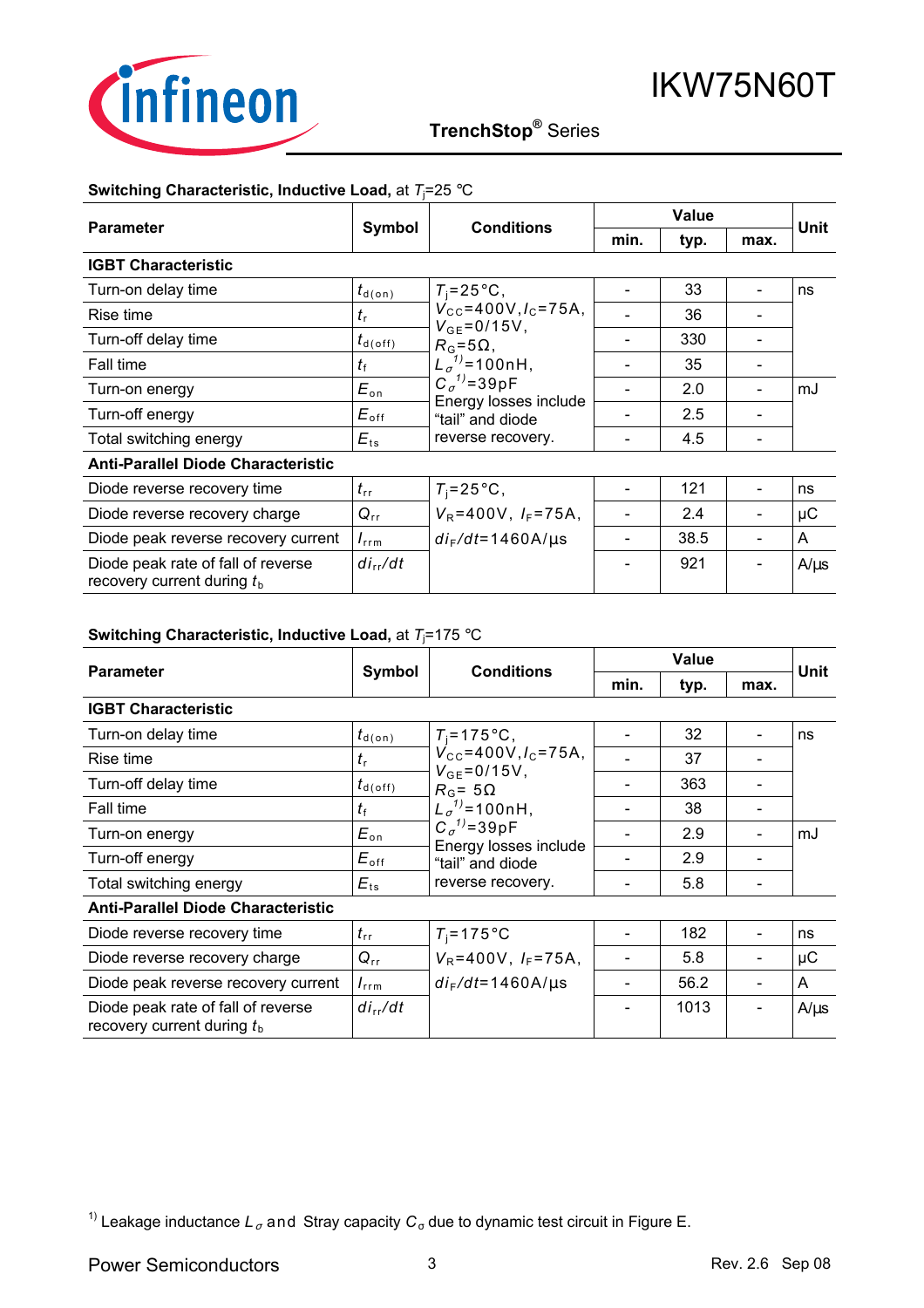

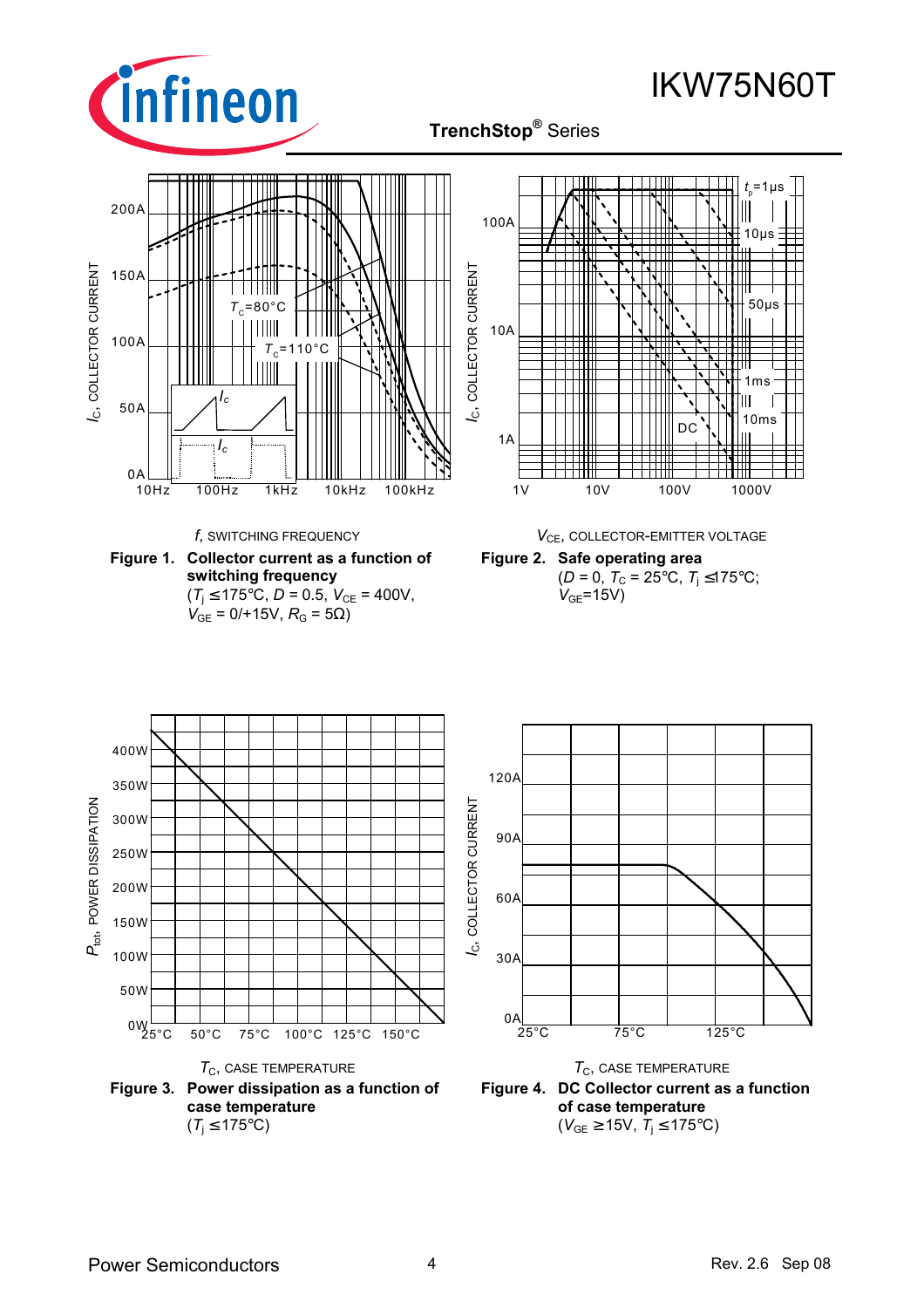

**TrenchStop®** Series q







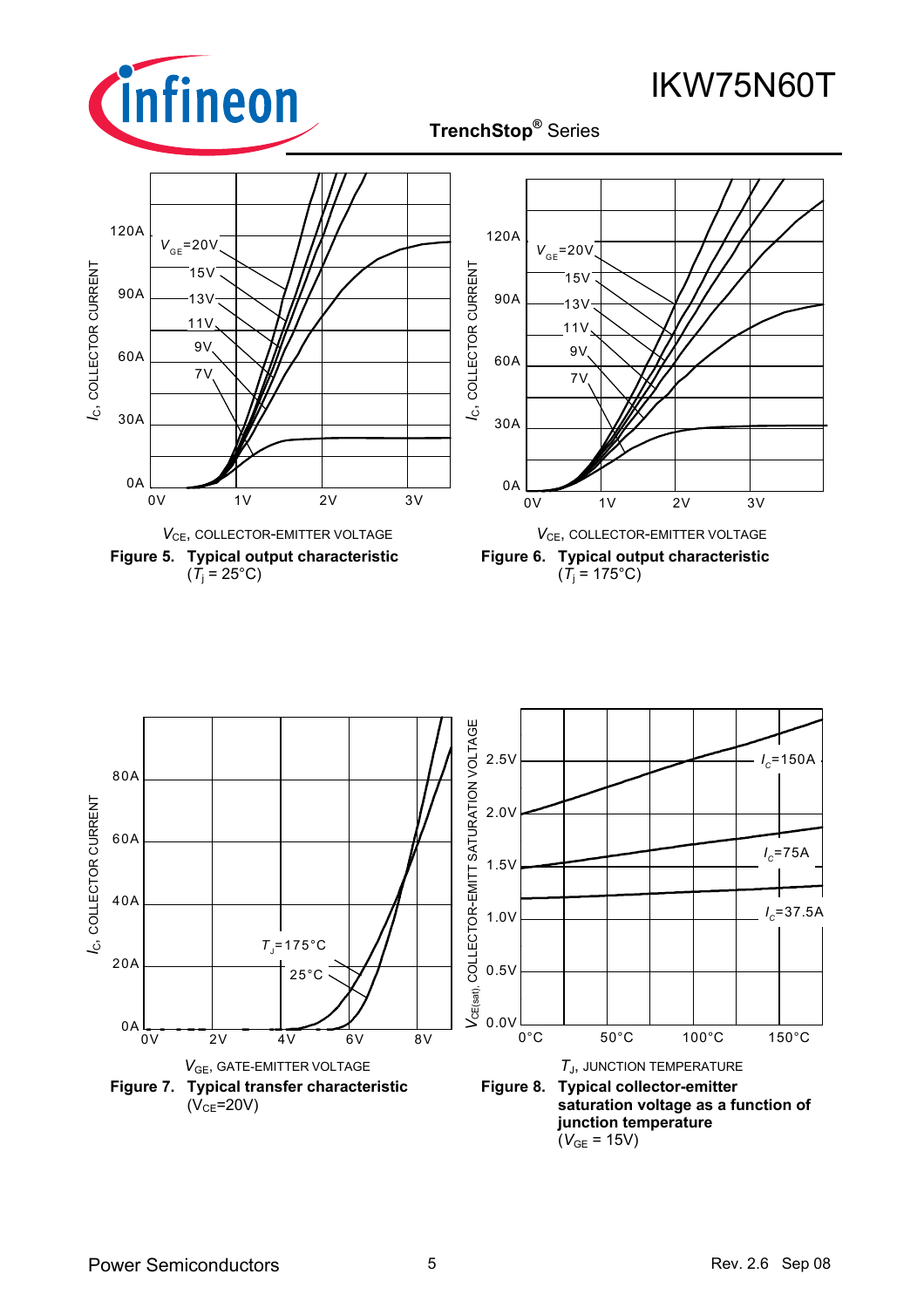

### **TrenchStop®** Series q

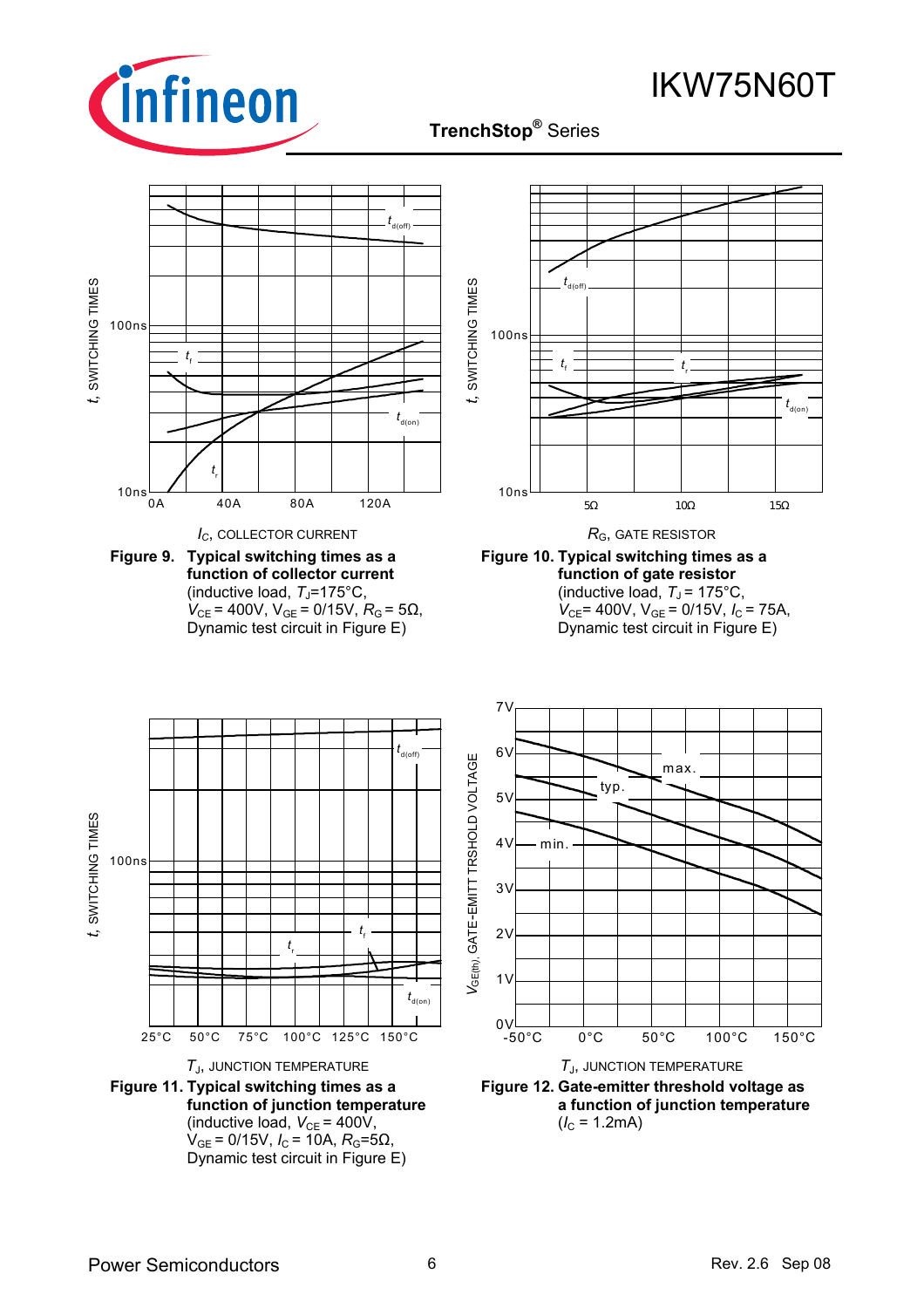



**TrenchStop®** Series q

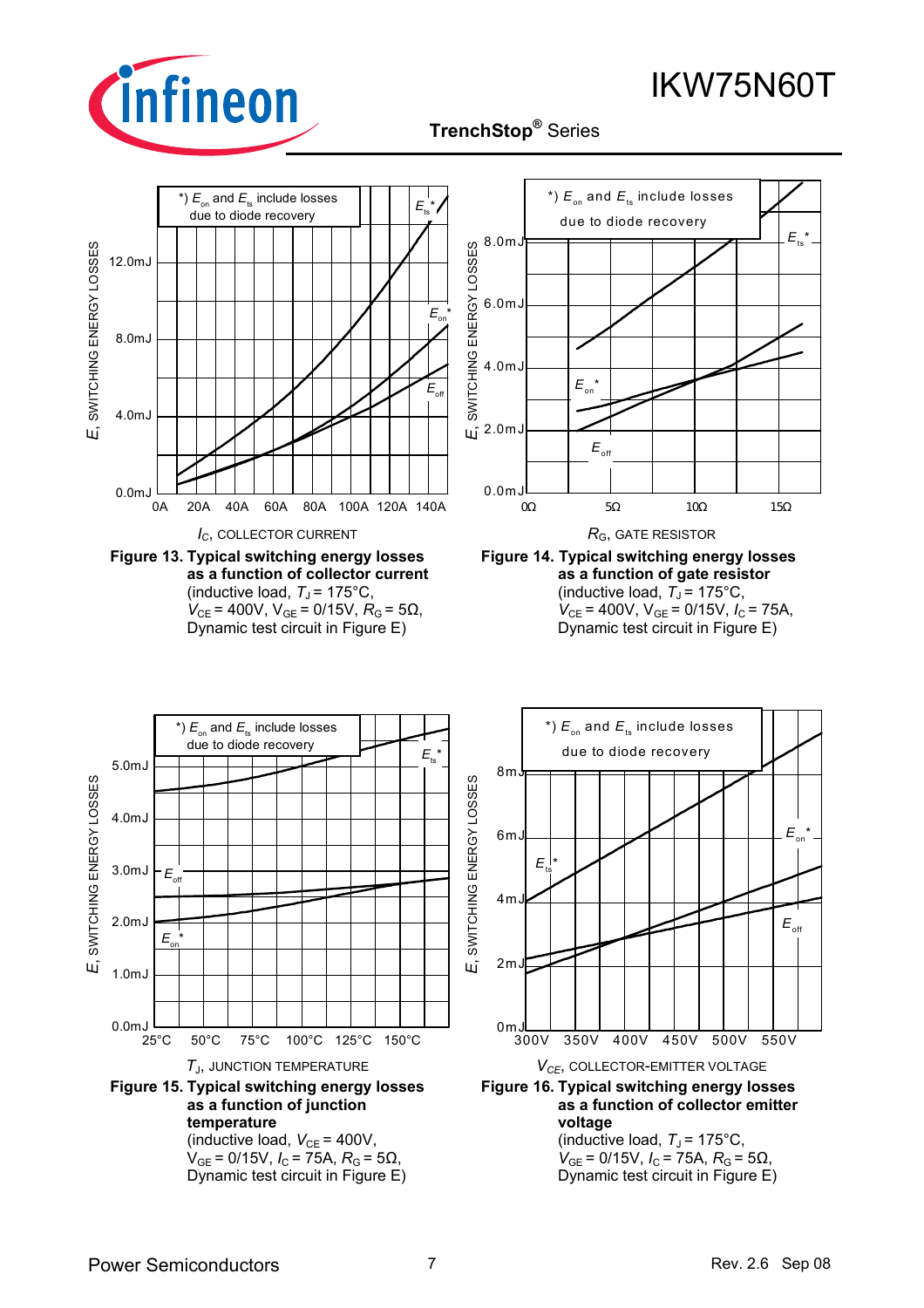

**TrenchStop®** Series q













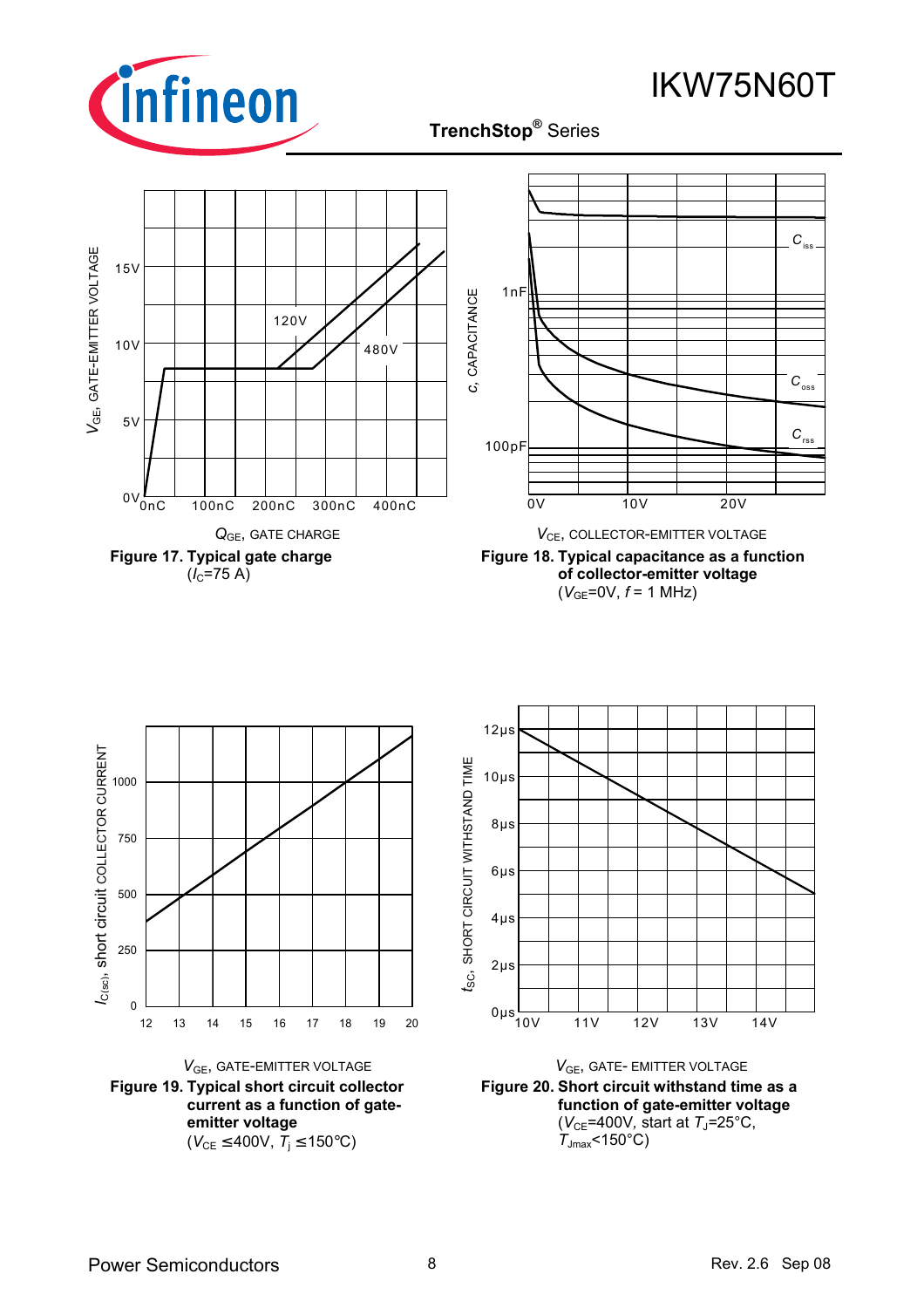

IKW75N60T



 $(V_R = 400V, I_F = 75A,$ Dynamic test circuit in Figure E)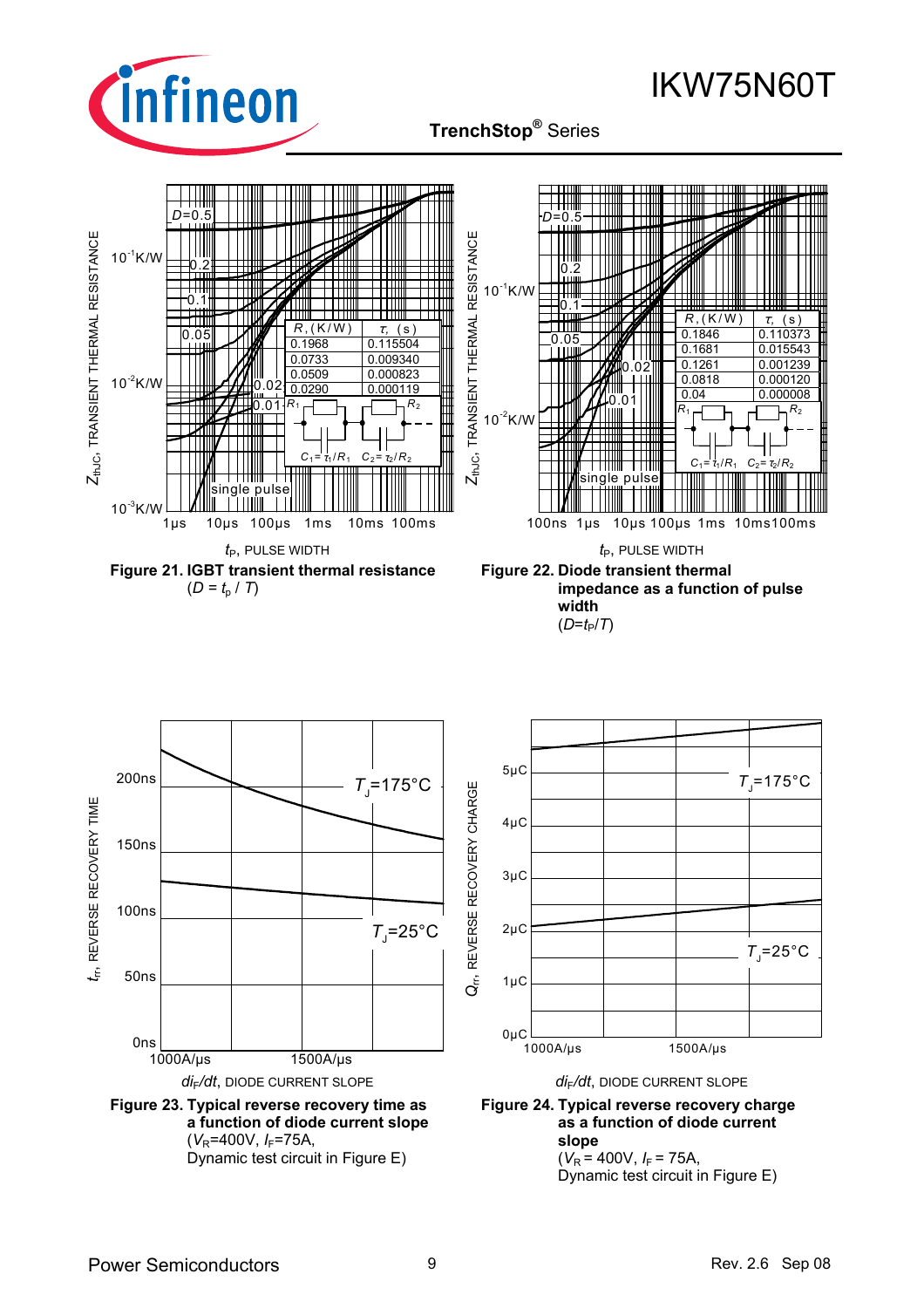

**TrenchStop®** Series q

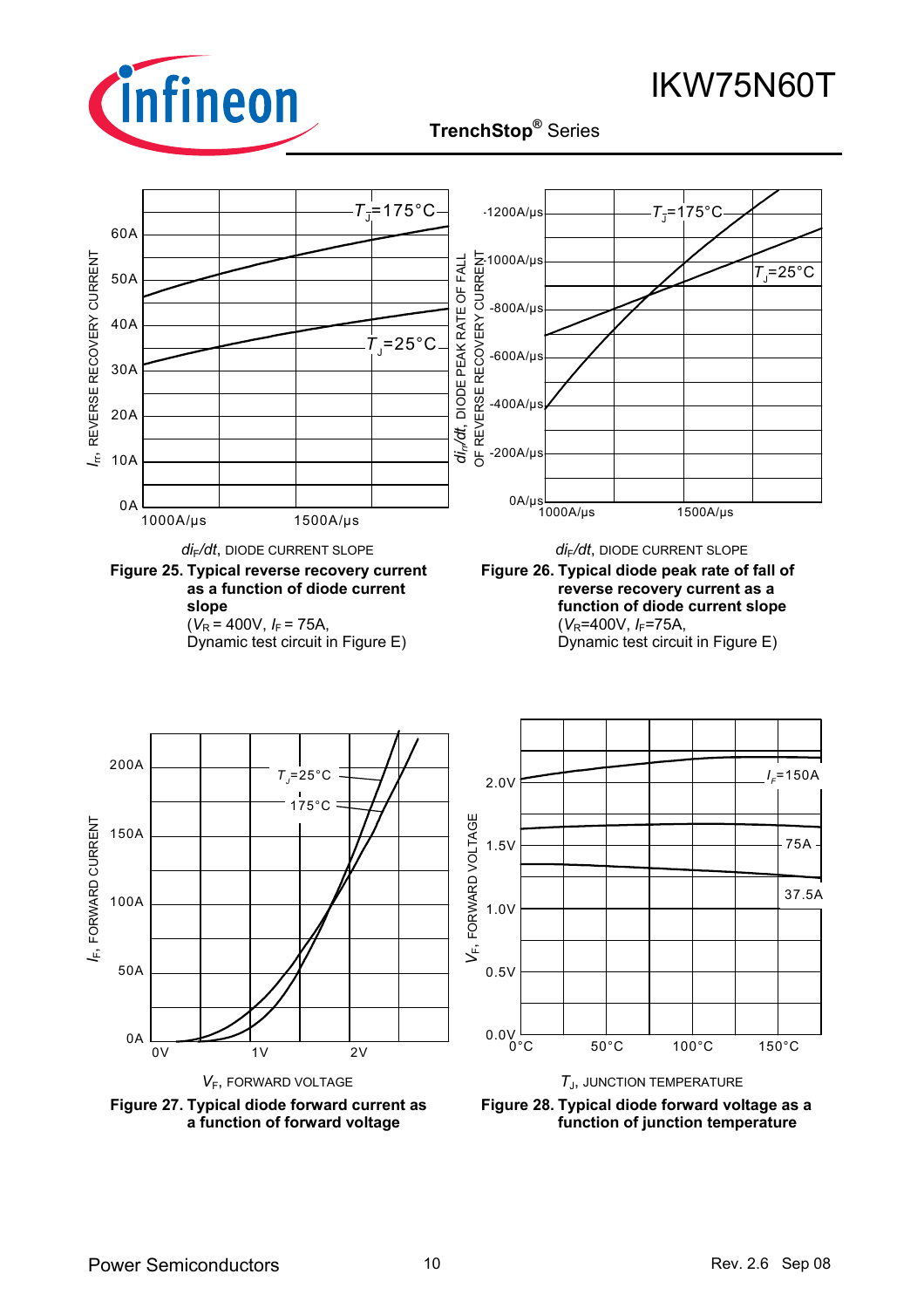

PG-TO247-3



|                         | <b>MILLIMETERS</b> |            | <b>INCHES</b> |            |  |
|-------------------------|--------------------|------------|---------------|------------|--|
| <b>DIM</b>              | <b>MIN</b>         | <b>MAX</b> | <b>MIN</b>    | <b>MAX</b> |  |
| A                       | 4.90               | 5.16       | 0.193         | 0.203      |  |
| A1                      | 2.27               | 2.53       | 0.089         | 0.099      |  |
| A2                      | 1.85               | 2.11       | 0.073         | 0.083      |  |
| b                       | 1.07               | 1.33       | 0.042         | 0.052      |  |
| b1                      | 1.90               | 2.41       | 0.075         | 0.095      |  |
| b2                      | 1.90               | 2.16       | 0.075         | 0.085      |  |
| b3                      | 2.87               | 3.38       | 0.113         | 0.133      |  |
| Ь4                      | 2.87               | 3.13       | 0.113         | 0.123      |  |
| C                       | 0.55               | 0.68       | 0.022         | 0.027      |  |
| D                       | 20.82              | 21.10      | 0.820         | 0.831      |  |
| D1                      | 16.25              | 17.65      | 0.640         | 0.695      |  |
| D <sub>2</sub>          | 1.05               | 1.35       | 0.041         | 0.053      |  |
| Ē                       | 15.70              | 16.03      | 0.618         | 0.631      |  |
| E1                      | 13.10              | 14.15      | 0.516         | 0.557      |  |
| E <sub>2</sub>          | 3.68               | 5.10       | 0.145         | 0.201      |  |
| E3                      | 1.68               | 2.60       | 0.066         | 0.102      |  |
| e                       | 5.44               |            | 0.214         |            |  |
| N                       | 3                  |            |               | 3          |  |
|                         | 19.80              | 20.31      | 0.780         | 0.799      |  |
| L1                      | 4.17               | 4.47       | 0.164         | 0.176      |  |
| øP                      | 3.50               | 3.70       | 0.138         | 0.146      |  |
| Q                       | 5.49               | 6.00       | 0.216         | 0.236      |  |
| $\overline{\mathsf{s}}$ | 6.04               | 6.30       | 0.238         | 0.248      |  |



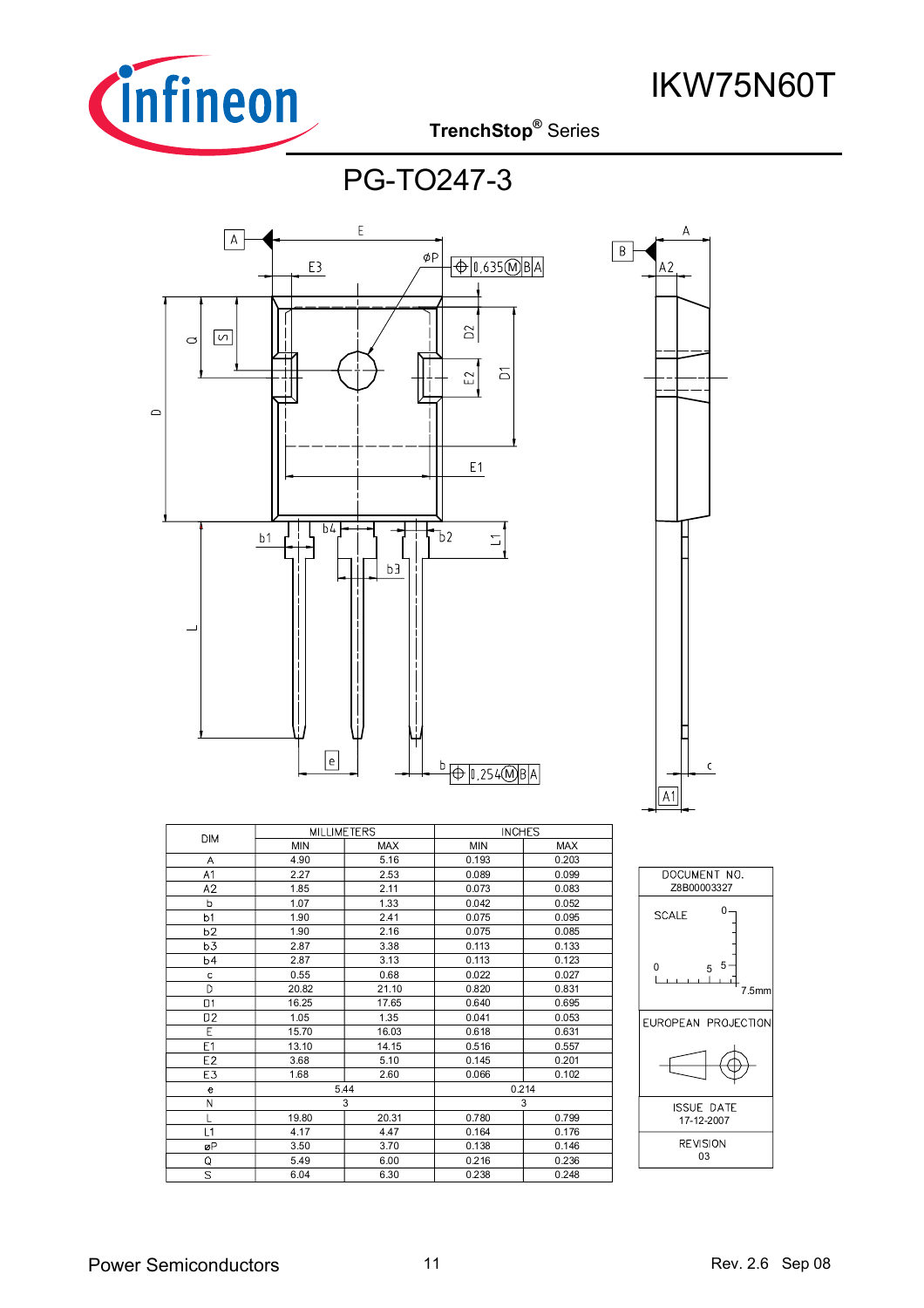

IKW75N60T

#### $V_{\rm CF}$ *i,v*  $-90\% V_{GE}$ *di /dt*  $t_{\text{rf}} = t_{\text{s}} + t_{\text{rf}}$  $Q_{\rm cr} = Q_{\rm s} + Q_{\rm r}$ .<br>10% V<sub>GE</sub> *t* r r *I t*  $s \rightarrow t$ F F  $I_{\rm C}$  $\sqrt{Q_{\rm F} - 10\% I_{\rm cm}}$   $t$ rrm *I* rrm /dt  $V_R$ 90% *I*  $90\% I_c$  $\frac{1}{90\%} I_c$ rrm 10%  $I_c$  $\frac{10\%}{10\%}$ **Figure C. Definition of diodes**   $V_{\rm CE}$ **switching characteristics** 90% $V_{CF}$ <u>τ</u> τ2 τ n  $\overline{r}_1$ ,  $\overline{r}$ r 1 2 n  $T_j(t)$  $p(t)$   $\overline{r_1}$   $\overline{r_2}$   $\overline{r_n}$ r<sub>2</sub>  $r_1$  r<sub>2</sub> r  $t_{\rm d(off)}$  $t_{\rm r}$  $t_{\rm f}$  $|t_{\sf d(\sf on}$ **SIS00053 Figure A. Definition of switching times**  $T_{\rm C}$  $V_{GE}$ 90% V<sub>GE</sub> **Figure D. Thermal equivalent circuit** 10% $V_{\text{GF}}$  $I_{\rm C}$  $\frac{1}{2}L$ D.U.T. (Diode)  $C_{\sigma}$ Τ  $1\% I_{c}$  $V_{\rm CE}$  $\dot{U}$ D.U.T.  $E_{\text{OFF}} = \int_{t_1}^{t_2} V_{\text{CE}} \times I_{\text{C}} \times dt$  $(IGBT)$  $E_{ON} = \int_{r_3}^{r_3} V_{CE} \times I_C \times dt$  $3\%$   $V_{CE}$  $\frac{1}{2}$ ·L  $\overline{t_2}$  $t_{3}$  $\mathfrak{t}_4$  $SIS$  **Figure B. Definition of switching losses**

**Figure E. Dynamic test circuit**